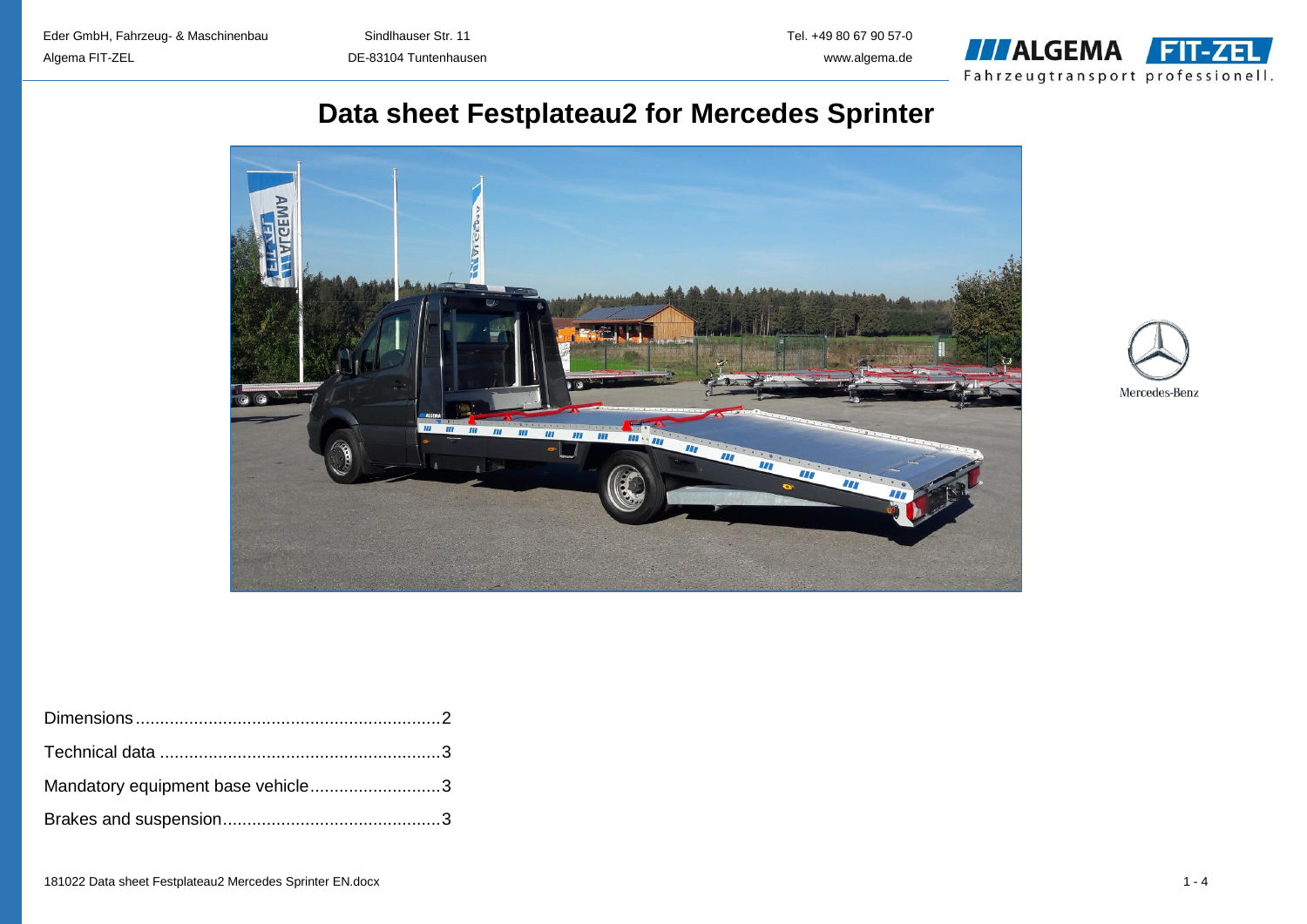

## Dimensions single cabin



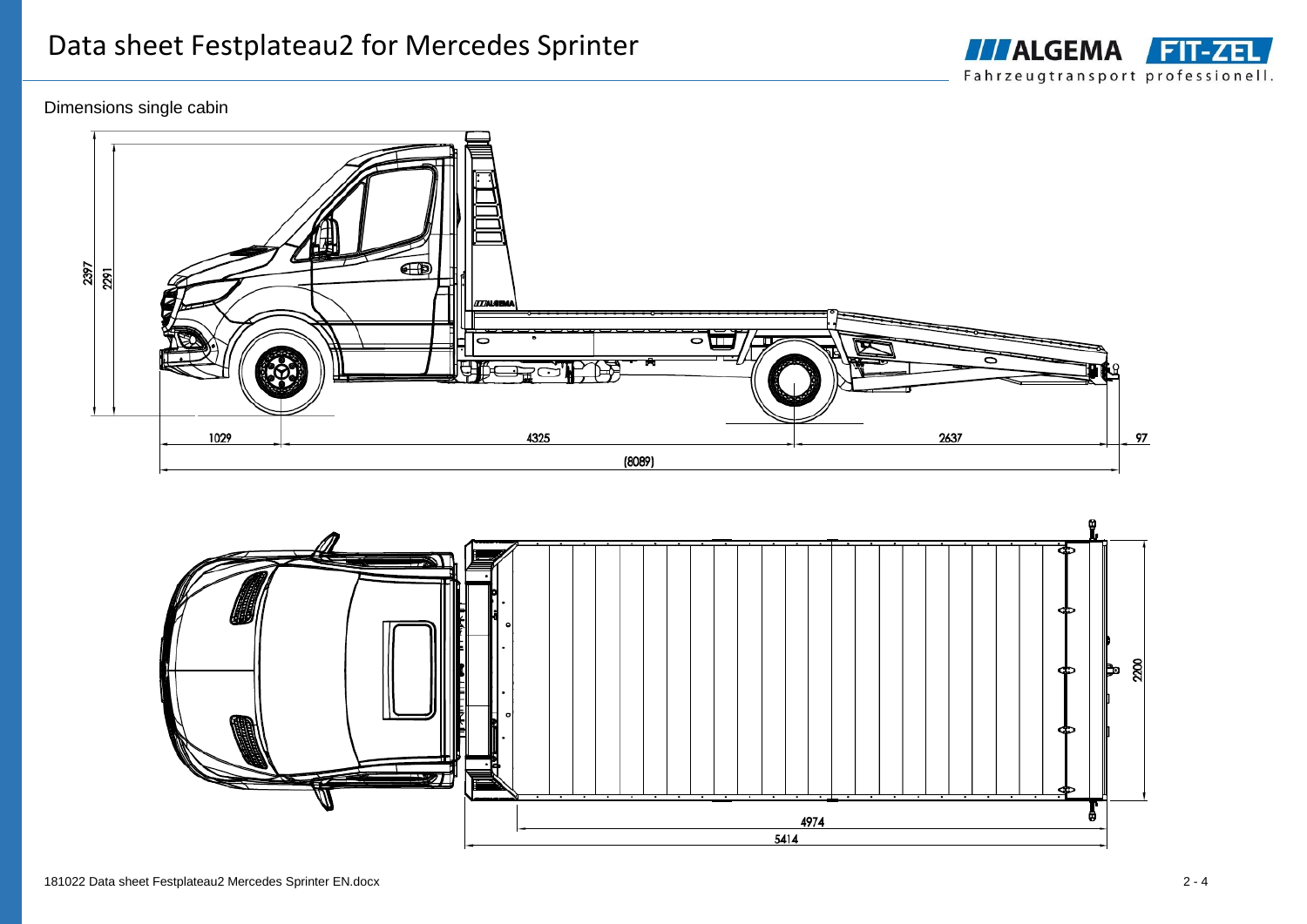

| Specifications base vehicle Sprinter 5.0t |        |               |                        |              |        |                         | <b>Modification Festplateau2 (CC558185)</b> |             |             |            |                |              |                        |            |              |            |                |
|-------------------------------------------|--------|---------------|------------------------|--------------|--------|-------------------------|---------------------------------------------|-------------|-------------|------------|----------------|--------------|------------------------|------------|--------------|------------|----------------|
|                                           | Cabin  | <b>Engine</b> | Emiss.<br><b>Class</b> | <b>Drive</b> | Gear   | Eng.rating<br>[kW (PS)] | <b>Trans-</b><br>mission                    | Axle load 1 | Axle load 2 | <b>GVW</b> | Unl.<br>Weight | Pay-<br>load | <b>Trailer</b><br>load | <b>GTW</b> | <b>Tyres</b> | <b>ESP</b> | <b>Comment</b> |
| A1                                        | Single | 511 CDI       | EU VI                  | <b>RWD</b>   | Manual | 84 (114)                | 4,727                                       | 2.000       | 3.500       | 5.000      | 2.800          | 2.200        | 3.500                  | 7.000      | 205/75 R16C  |            |                |
| A2                                        | Single | 514 CDI       | EU VI                  | <b>RWD</b>   | Manual | 105 (143)               | 4,727                                       | 2.000       | 3.500       | 5.000      | 2.800          | 2.200        | 3.500                  | 7.000      | 205/75 R16C  |            |                |
| A3                                        | Single | 514 CDI       | EU VI                  | <b>RWD</b>   | Autom. | 105 (143)               | 4,182                                       | 2.000       | 3.500       | 5.000      | 2.820          | 2.180        | 3.500                  | 7.000      | 205/75 R16C  |            |                |
| A4                                        | Single | 514 CDI       | EU VI                  | <b>RWD</b>   | Autom. | 105 (143)               | 4.727                                       | 2.000       | 3.500       | 5.000      | 2.820          | 2.180        | 3.500                  | 7.000      | 205/75 R16C  |            |                |
| A <sub>5</sub>                            | Single | 516 CDI       | EU VI                  | <b>RWD</b>   | Manual | 120 (163)               | 4,182                                       | 2.000       | 3.500       | 5.000      | 2.810          | 2.190        | 3.500                  | 7.000      | 205/75 R16C  |            |                |
| A6                                        | Single | 516 CDI       | EU VI                  | <b>RWD</b>   | Manual | 120 (163)               | 4,727                                       | 2.000       | 3.500       | 5.000      | 2.810          | 2.190        | 3.500                  | 7.000      | 205/75 R16C  |            |                |
| A7                                        | Single | 516 CDI       | EU VI                  | <b>RWD</b>   | Autom. | 120 (163)               | 4,182                                       | 2.000       | 3.500       | 5.000      | 2.830          | 2.170        | 3.500                  | 7.000      | 205/75 R16C  |            |                |
| A8                                        | Single | 519 CDI       | EU VI                  | <b>RWD</b>   | Autom. | 140 (190)               | 3,923                                       | 2.000       | 3.500       | 5.000      | 2.850          | 2.150        | 3.500                  | 7.000      | 205/75 R16C  |            |                |
| A9                                        | Single | 519 CDI       | EU VI                  | <b>RWD</b>   | Autom. | 140 (190)               | 4.182                                       | 2.000       | 3.500       | 5.000      | 2.850          | 2.150        | 3.500                  | 7.000      | 205/75 R16C  |            |                |

### **Mandatory equipment for single cab:**

| Code             | <b>Description</b>                    | <b>Comment</b>                                                                              |
|------------------|---------------------------------------|---------------------------------------------------------------------------------------------|
| Long             | Wheel base 4.325 mm                   | necessary because of construction.                                                          |
| X5G              | Variant 5t                            |                                                                                             |
| A50              | Reinforced front axl                  | Important because of the highest possible GTW.                                              |
| CB <sub>8</sub>  | Stabilization stage 2                 | Increased roll stabilization with increased build-up<br>damping; Standard at Sprinter 5.0t. |
| CW2              | Elimination of vehicle lowering       |                                                                                             |
| EK1              | Clamping stripe                       |                                                                                             |
| ED <sub>4</sub>  | AGM battery (92Ah)                    | Standard at Sprinter 5,0t.                                                                  |
| M49              | Generator 14V: 180A                   | Standard at Sprinter 5,0t.                                                                  |
| E <sub>2</sub> M | 2nd battery in the engine compartment | Because of winch and electrical supply.                                                     |
| FS <sub>1</sub>  | Extended mirror holder                | Body width 2190 mm to 2300 mm                                                               |
| QA3              | Trailer hitch preparation 3.500kg     |                                                                                             |
| E43              | Trailer socket 13-pin                 |                                                                                             |
| Y26              | 2 chocks                              | Manadatory for N2 vehicles.                                                                 |